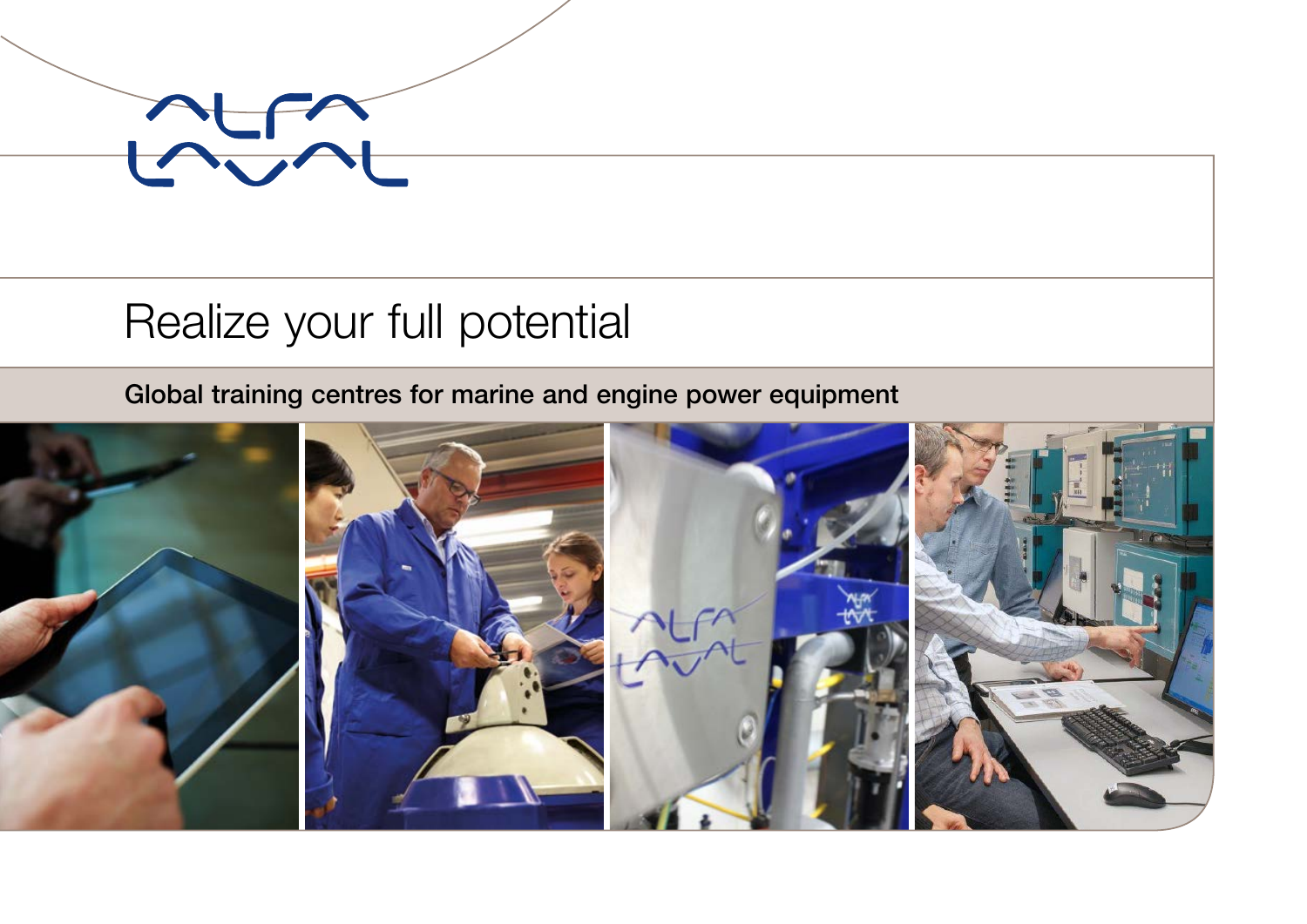Making sure your people know how to get the most out of your Alfa Laval equipment reduces costs, maximizes uptime, minimizes the environmental impact of your operations, and ensures a safe working environment.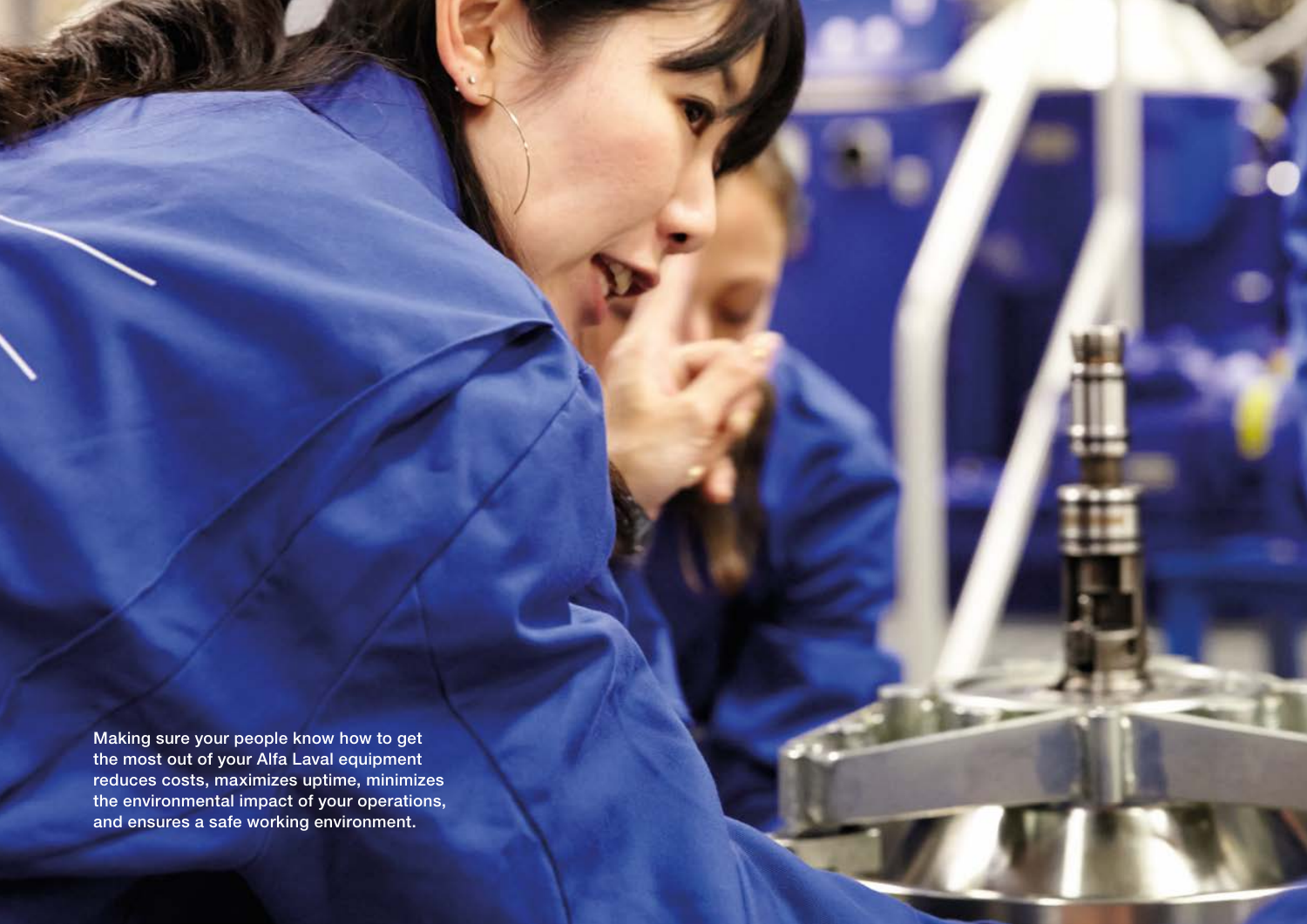

## Where skills and knowledge empower Uptime depends on expertise

### Safety, compliance, efficiency and reliability

When you buy Alfa Laval equipment, you buy peace of mind. But you must also rely on your equipment operators to get the job done. That's why competence development is invaluable to your everyday operations.

You need to be sure the people who work with Alfal Laval marine and engine power equipment are knowledgeable. Effective training will give them a broad understanding of how to use and maintain the systems, as well as the practical skills to do so – ensuring high efficiency, correct operation and the performance you count on.

Whether at our global training centres, at your facility or power plant, aboard your ship, or at your convenience online, Alfa Laval provides the training you need to get the job done right.

#### What's in it for you?

- Increased safety and equipment reliability
- Reduced operating and maintenance costs
- Compliance with regulatory requirements
- Longer equipment lifetime
- More confident and competent operators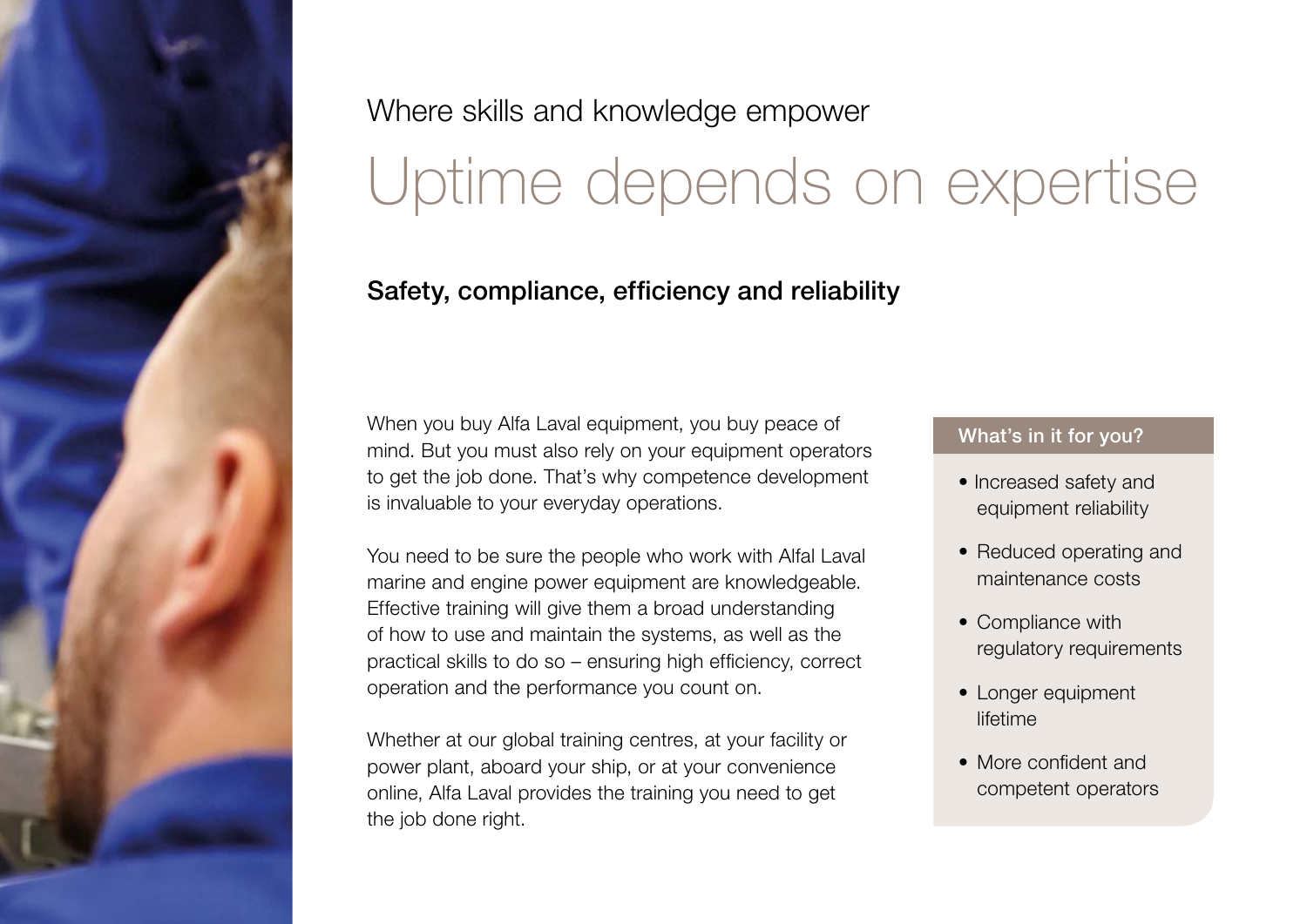### Expert training

# Toward safer, more efficient and fully compliant operations



The success of your business depends on the abilities of your operators. Empower your people through

expert training from Alfa Laval. Alfa Laval training ensures that your operators know how to handle equipment safely, efficiently and in compliance with environmental regulations.

Choose from a range of training programs that provide the flexibility and convenience for people to learn at their own pace. Or combine them to meet your requirements.

#### Global training centres

Put theory into practice by running Alfa Laval equipment while doing hands-on exercises that enhance your learning experience.

Training takes place in various locations, such as in modern training centres in Stockholm, Mumbai, Manila and Houston. To ensure regulatory compliance, specialized training for Alfa Laval PureBallast is available at all of these training centres.

#### Standard training

Give your staff the opportunity to take selected courses at various locations worldwide or at global training centres.

People have opportunity to exchange experience with peers, gain insights and share best practices.

#### Customized training

Whether on board your ship or at your power plant facility, Alfa Laval experts provide basic or advanced training tailored to your needs. Training can, for example, take place in conjunction with commissioning.

Alfa Laval can also offer customized training at your site or at at an Alfa Laval office near you.

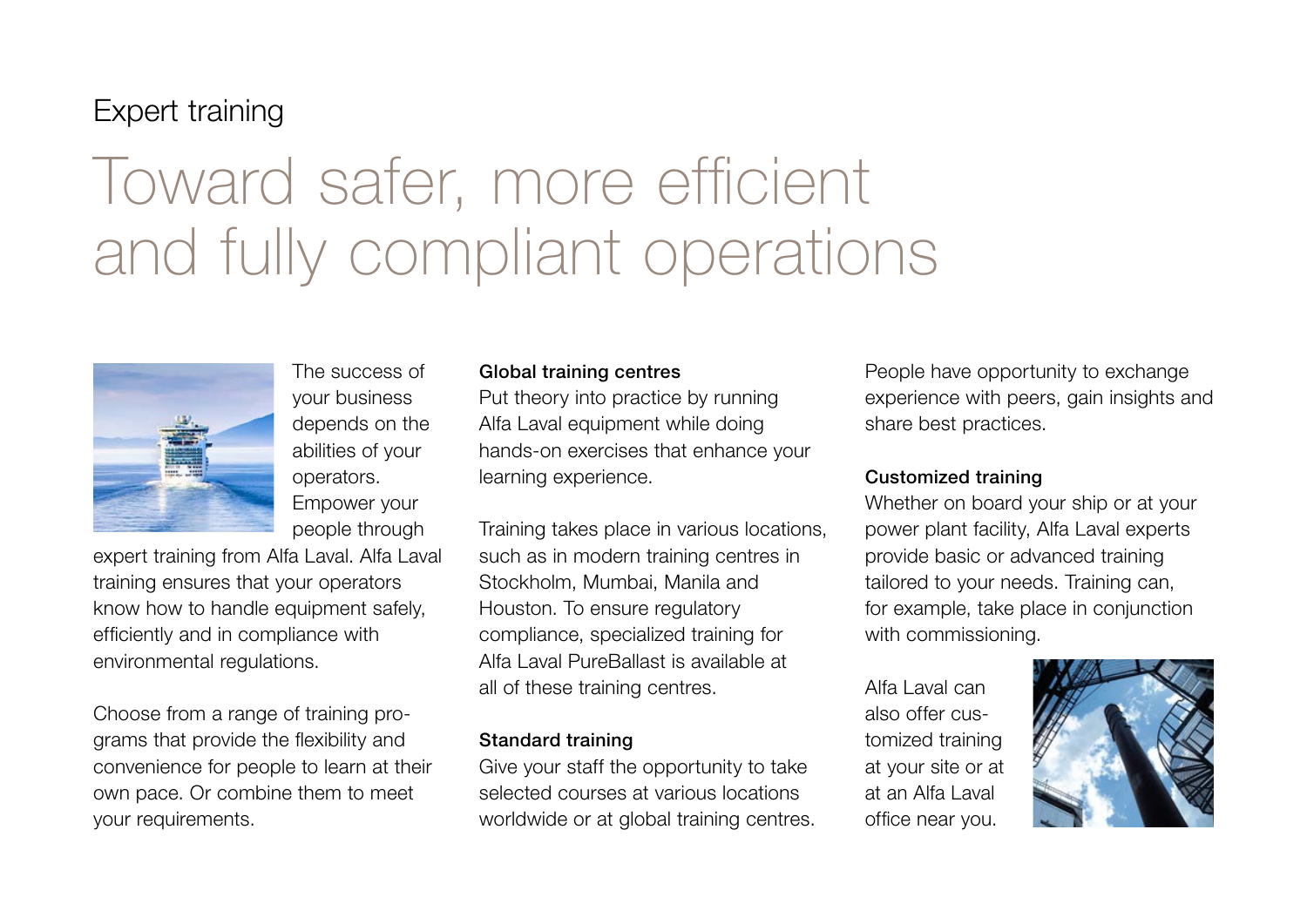

Stockholm, Sweden: Learn how to improve safety and take control of operations.



Manila, Philippines: Gain confidence to increase efficiency and uptime and reduce costs.



Mumbai, India: Ensure top performance through Scan me hands-on experience combined with theory.<br>
hands-on experience combined with theory. Training you need to ensure compliance.



Houston, Texas, USA: Get the PureBallast

#### Digital training

Maximize return on equipment investment with instructor-led training videos, e-learning and training simulators, which are available for selected Alfa Laval equipment.

Online learning makes it possible to combine professional development with a busy work schedule. With Alfa Laval digital learning, you schedule training whenever and wherever it suits you best.

For more details, contact your local sales company or check out www.alfalaval.com/ marine-training.

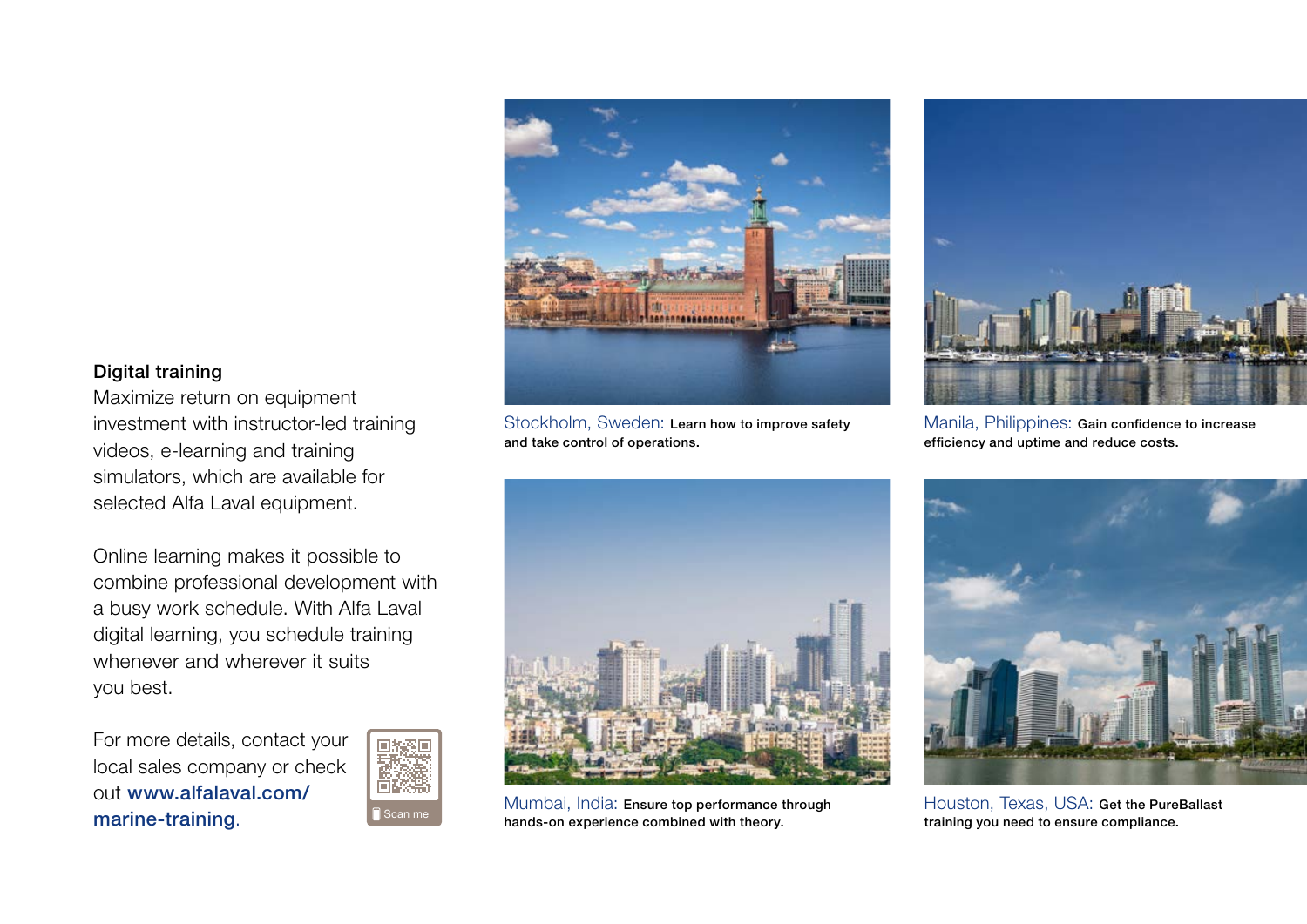### Highly qualified instructors

# Learn from the experts

Knowledge transfer isn't easy. Some of the best experts do not necessarily have the skills to be good instructors. Fortunately, Alfa Laval experts do.

It takes a special type of person to be an Alfa Laval instructor. Ours are friendly, easy to approach and thoroughly knowledgeable. Their understanding of the marine and engine power industry and of Alfa Laval products is vast.

Our instructors are good communicators, great listeners and dedicated educators. Most have been been supporting and training Alfa Laval equipment operators for more than 10 years. They thrive on sharing knowledge and best practices with others. Some even have a wicked sense of humor, which livens up the learning experience.

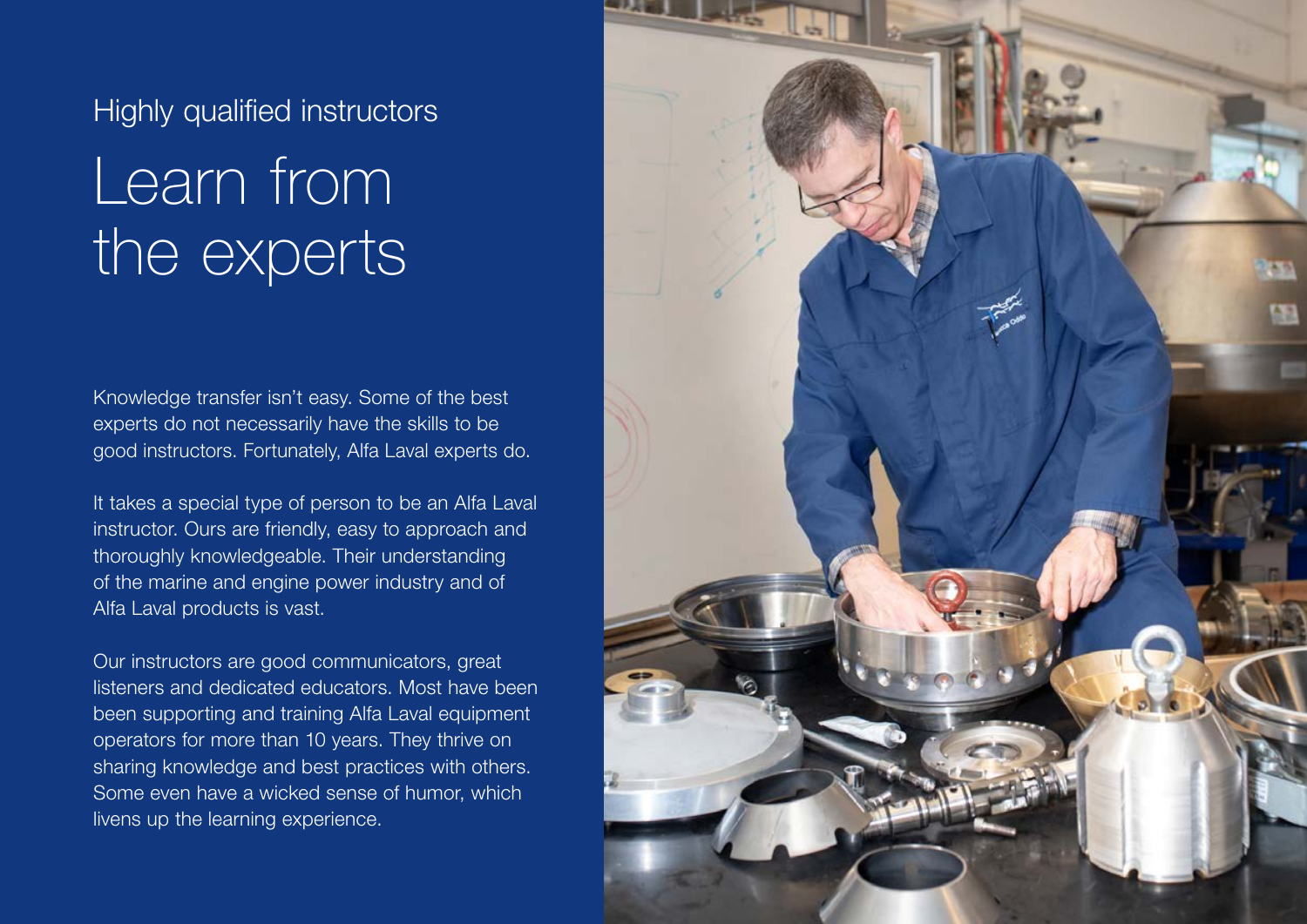# What people are saying

"Practical experience, expert help and advice, excellent overall explanation of principles."

– Carnival UK





"Very well organized, detailed understanding of principles, components, operation and maintenance provided. This has enriched my knowledge of the contents covered."

– Seaspan



"Good know-how of the lecturer practical experience and field experience." – Wärtsilä